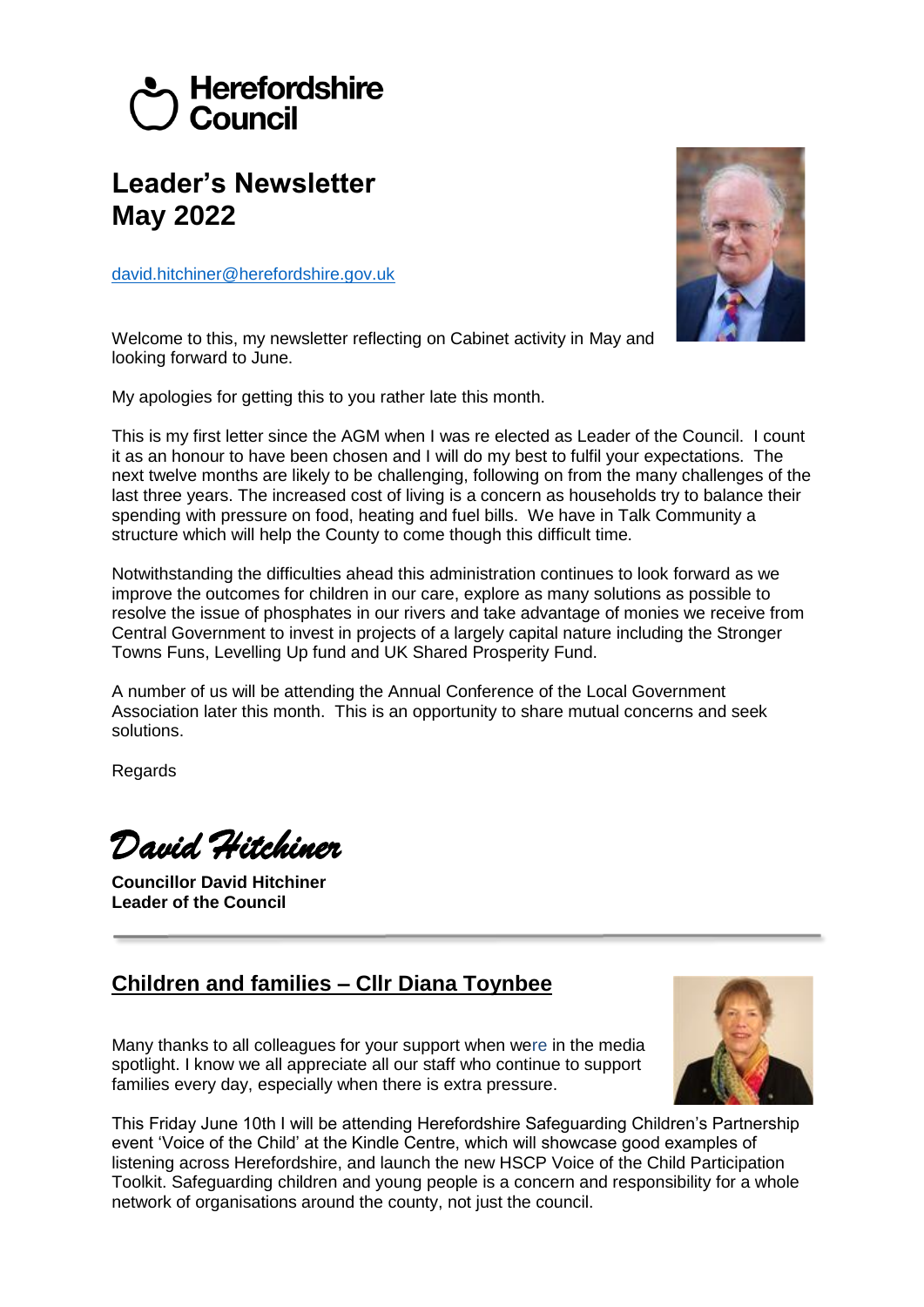#### **A welcome to new members of staff:**

Alex Kubeyinje is our new interim Service Director (Safeguarding and family support), and Phil Bullingham started on 1 June as our permanent Service Director (Performance and Quality Assurance). Lisa Arthey is interim Service Director for Improvement, which will be invaluable in driving our Improvement Plan.

And two Service Manager appointments: Stacie Lane is our new was appointed Service Manager for Corporate Parenting, and Maggie Gribbin our new Service Manager for fostering.

#### **Improvement Plan:**

The latest Improvement Plan was signed off at cabinet two weeks ago. I was very pleased with how many people contributed to its development, and it is naturally a live document. The next Improvement Board is Monday June 13th.

## **Schools and Colleges:**

The schools and colleges are now fully engaged with the post COVID planning, mainly around curriculum delivery to reflect the loss of learning some children have suffered. The Key Stage 2 tests were completed satisfactorily last month – for the first time since 2019 and we are now into the GCSE exam period. This one will be a slightly different from normal, so very best wishes to all our school students well and huge thanks to the staff for their efforts to deliver the system again.

I'm looking forward to our first face to face School leaders conference on the 14th June. It will include input from DfE, the Confederation of Schools trusts and workshop sessions aimed at supporting mental health and well being, language acquisition and managing inspections.

We will also be exploring whether there is interest in a Local Authority sponsored MAT. This follows the recent Education White paper, which contains a strong government push towards a fully academised system by 2030. We are working on a county wide approach to this, and as we have strong Herefordshire opportunities we are exploring a locally led system.

# **Finance, Corporate & Planning– Cllr Liz Harvey**

#### **Finance:**

**£150 energy rebate scheme:** As at 1<sup>st</sup> June nearly 38,000 payments have been made to households with direct debit arrangements for their council tax. Households in tax bands A-D who don't pay by Direct Debit will be able to apply manually for the rebate scheme from July onwards.



For households above Band D facing hardship Cabinet has approved the eligibility criteria for a discretionary payment scheme. Payments under this scheme will be started later in July once the A-D manual application process has been rolled-out. Residents advised to look at website for regular updates:

<https://www.herefordshire.gov.uk/council-tax-1/council-tax-discounts-exemptions/19>

## **Corporate Services:**

**Refugee Week:** This takes place in June each year, and the council will be marking it this year with several events. One of the key events for council staff will be a 2-hour "Refugee Awareness Workshop" at the Kindle Centre on the morning of Friday 17 June delivered by a professional trainer. It will run from 9.30-11.30am, and people are invited to arrive from 9am. To book a place please e-mail [diversity@herefordshire.gov.uk.](mailto:diversity@herefordshire.gov.uk)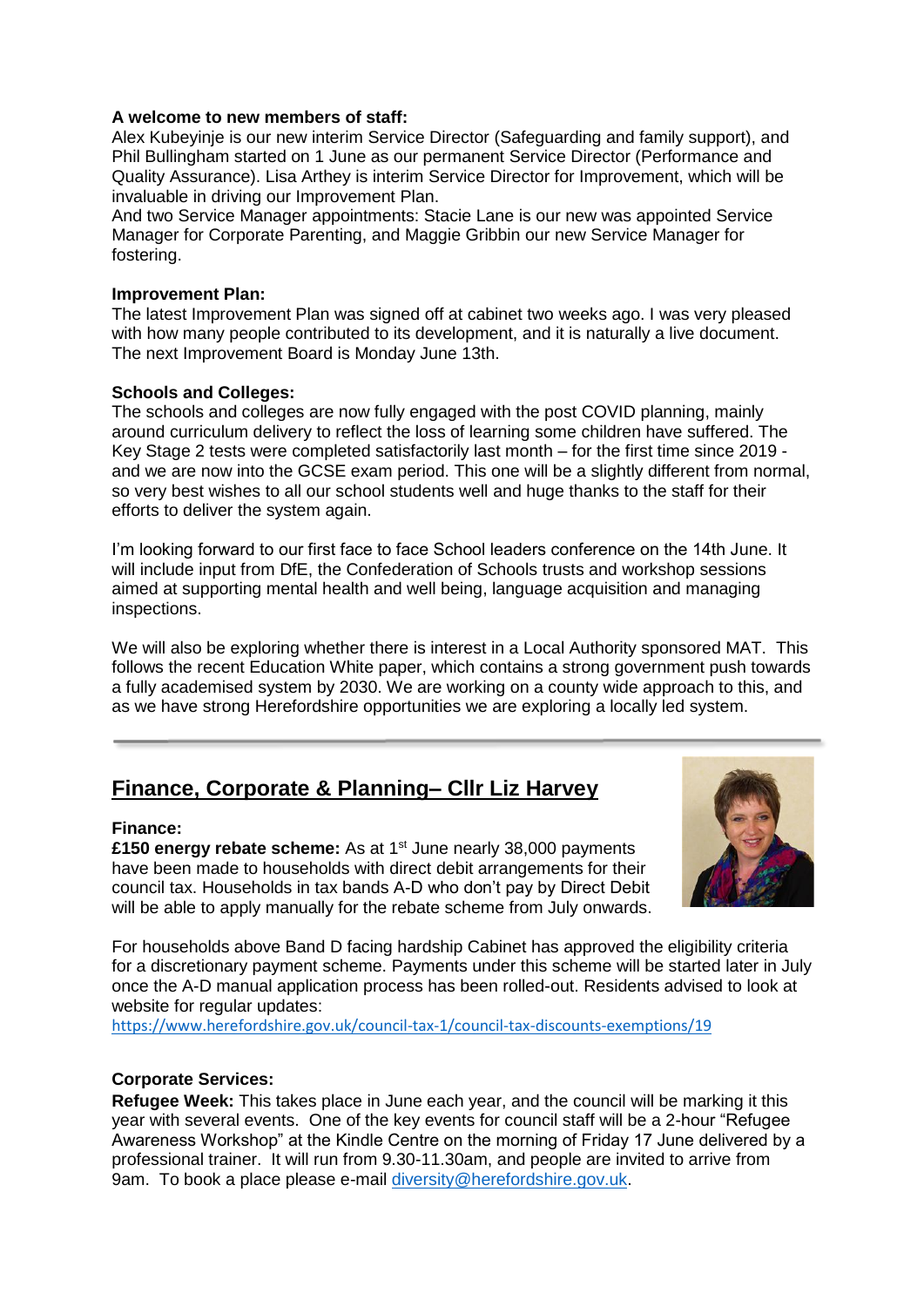

You should start to see orange hearts dotted around the county as a sign of welcome to refugees. If you can help by making some orange hearts (out of any material), or displaying them for us, please get in touch.

**Census 2021:** The first results from Census 2021 will be out on Tuesday 28 June 2022. They will provide estimates of the Census population of Herefordshire by sex and 5 year age group, and the number of households in the county. They will provide communities across Herefordshire with a glimpse of how our local population has changed in the past decade.

Released by the Office for National Statistics (ONS), the results will also provide estimates of England's and Wales' population. Carried out in spring 2021, the census was a huge success, which helps to shape public services across the country.

Following the first population estimates in June, the ONS will release further results from the census from September onwards. These will include data on ethnicity, religion, the labour market, education and housing. For the first time, it will also include information on armed forces veterans, sexual orientation and gender identity.

For more information about Census 2021 results, visit [www.census.gov.uk/census-2021](http://www.census.gov.uk/census-2021-results) [results.](http://www.census.gov.uk/census-2021-results)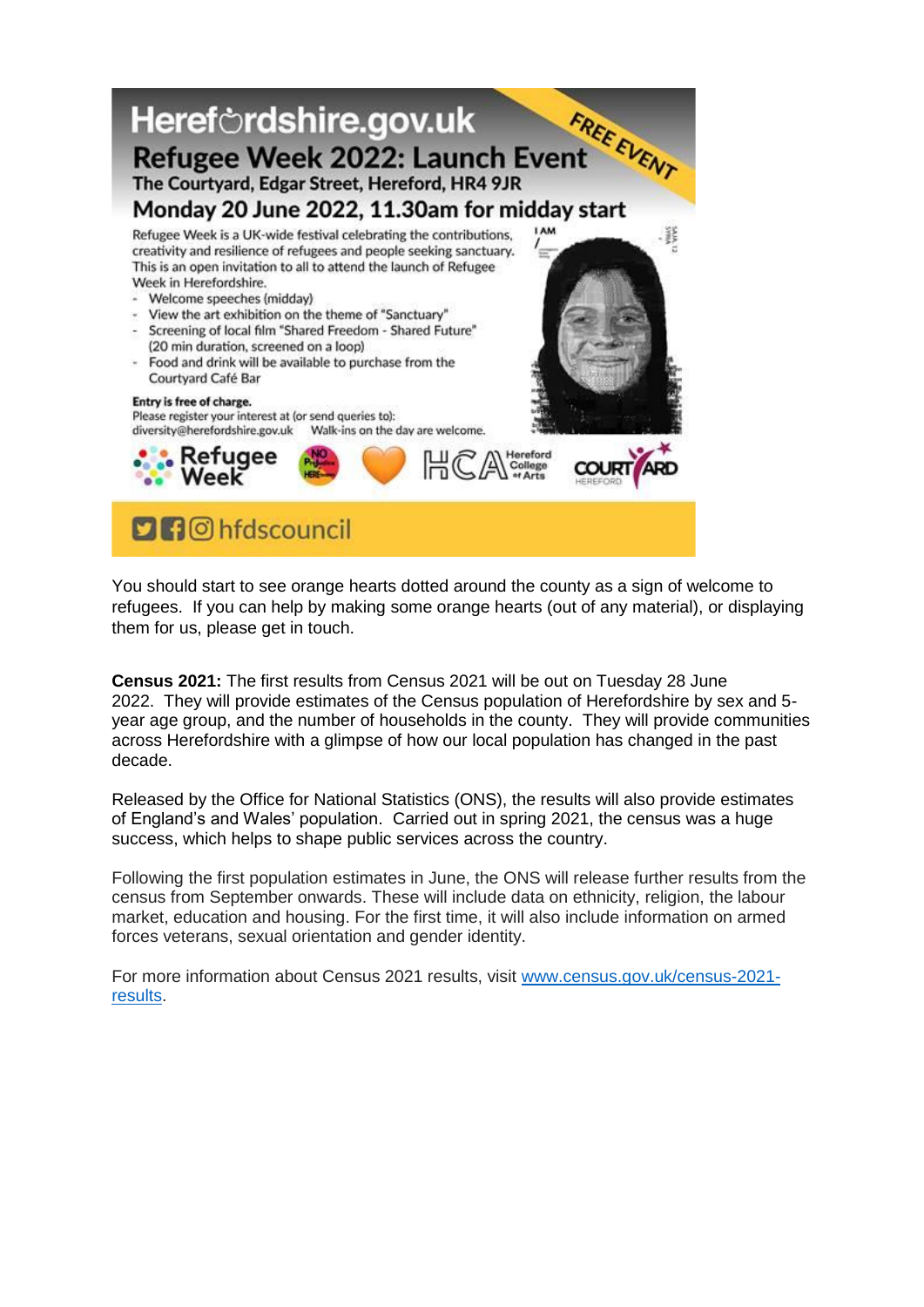# **Website snippets:**

# Let us see your Jubilee



If you attended any of the many Jubilee events held around the county in June there is still time to submit your pictures to our [jubilee webpages](https://www.herefordshire.gov.uk/things/platinum-jubilee/3) and we'll preserve the photos within [official records](https://herefordshirehistory.org.uk/about) so they form part of the county's heritage for future generations.

**Armed Forces Day:** Takes place on Saturday 25 June 2022 and is your chance to show support for the men and women who make up the armed forces community – from serving troops to service families, veterans and cadets.



Armed Forces Day celebrations begin on Monday 20 June when the Armed Forces Day flag is raised around the country. The Herefordshire County Flag Raising Ceremony will be held in High Town Hereford at 11am. There will be similar events in Ross on Wye, Ledbury and Leominster

On Saturday 25 June the Armed Forces Day celebrations on behalf of the whole county will be held in [Ross on Wye.](https://www.rosstc-herefordshire.gov.uk/?news=ross-on-wye-armed-forces-day-2022) This is a free family day of celebrations including a spitfire flypast, civil; war and horseback re-enactments, military vehicles and much more!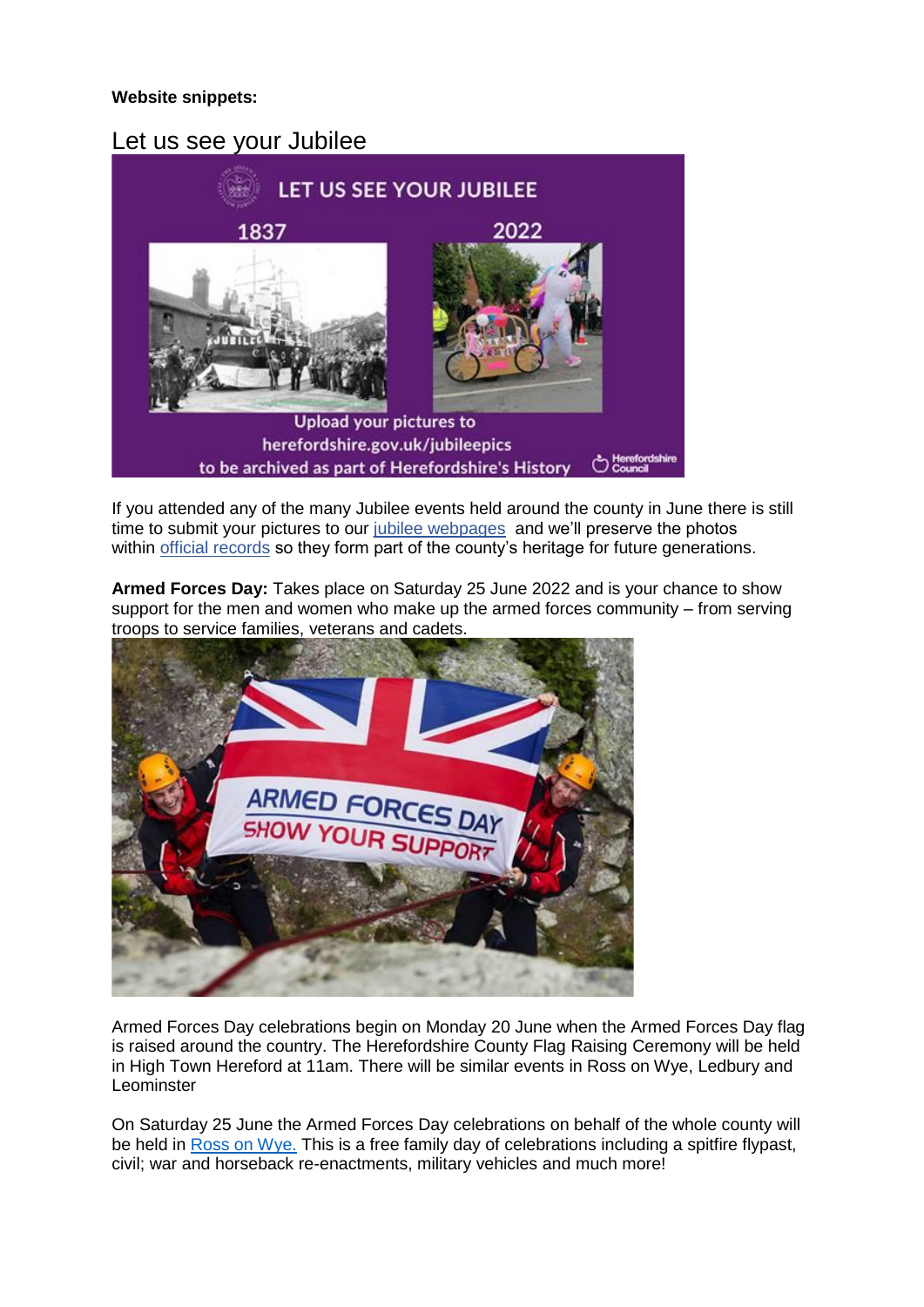# **Planning:**

**Covid Backlog:** I am pleased to let you all know that the planning backlog has now been cleared. Planners have been working alongside a dedicated group of consultants to reduce the backlog of planning applications from over 370 in January to zero at the beginning of June.

I am particularly pleased that we have been able to continue to provide a full planning service whilst dealing with this backlog - unlike some authorities who placed their core service on hold. We are urgently procuring additional support for Ecology advice and hope soon to be able also to deal with the applications which are awaiting ecology comments.

**Herefordshire Local Plan Update:** The Place Shaping Consultation commences on Monday 13 June and will run for 6 weeks through to Friday 29 July 2022. This third public consultation sets out potential strategic and smaller development areas for Hereford and for each of the County's market towns, together with a range of settlement hierarchy options for the more rural parts of Herefordshire.

This consultation has used the approach of focussing most development in Hereford and the Market Towns on the basis that this was the scenario most broadly supported in the responses received to the Spatial Options consultation that was held in January and February 2022.

For the rural areas of the county, there was a general preference expressed in the January consultation for a less dispersed distribution of new development in future. The options suggested for revising the rural settlement hierarchy in this current consultation therefore seek to consider ways to distribute development to fewer settlements than is identified in the present Herefordshire Core Strategy policy framework.

**It is really important that this consultation provides the opportunity for everyone to have their say at this formative stage of plan making.** The consultation does not set out firm proposals, these will come later in the process.

A number of events are planned across the county as well as on-line sessions for Members and Parish Councils. Please encourage local residents and businesses to look at the consultation material on-line, attend any events in your area and respond to the consultation. This is everyone's opportunity to shape the planning policies which will apply to your own local area out to 2041.

# **Housing, Regulatory Services and Community – Cllr Ange Tyler**

## **Community Thank You Events:**

Talk Community and HALO are hosting Community Thank You Events across the summer to say a big thank you to our communities. We are offering everyone the opportunity to get out and active, have fun and



access services to help support their health and wellbeing, Local residents will have the opportunity to participate in free activities, such as family swimming, badminton, exercise classes, gymnastics and much more.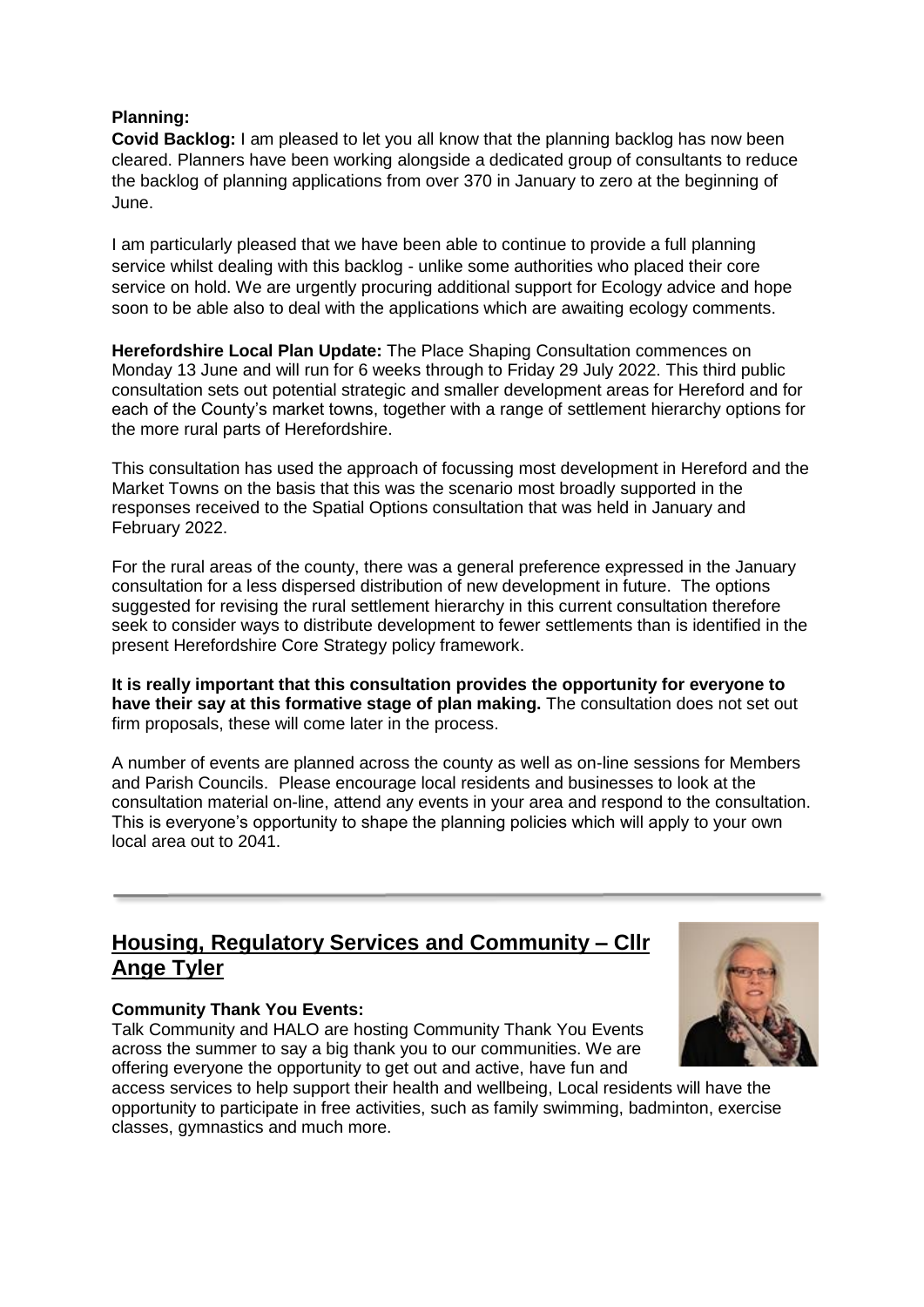#### **Queen's Baton Relay – Commonwealth Games 2022:**

This historic Baton Relay is set to pass through Hereford on  $5<sup>th</sup>$  July 2022 placing Herefordshire on the Commonwealth map. An afternoon of activities promoting health and wellbeing will surround the route through the city centre.

#### **Holiday Activity and Food Programme:**

The summer HAF planning is well under with some new providers on board and some exciting new enriching activities. A great new booking system has been sourced helping to make it as easy as possible for families to take part.

#### **Talk Community Hubs:**

There are 57 Talk Community hubs live across Herefordshire. There are a number of exciting new hubs preparing to launch after the Jubilee weekend.

#### **The Shires nursing home:**

Following successful staff training sessions at The Shires, group sessions to the residents are now being delivered, covering understanding what you eat, eating and shopping on budget and physical activity. Cooking sessions will also be included, teaching the clients simple easy recipes that can replicate takeaways and easy meals.

#### **Walk & Talk:**

The health & wellbeing trainers have been supporting Herefordshire & Worcestershire's, Adult Participation Officer in the development of their walking projects, helping to identify areas for walks within their local area, signposting and supporting people to access the walks. To date they have started 3 walks, Hereford city, Ledbury and Leominster. They are working together to develop further walks across the county.

## **CCTV:**

I am pleased to attach the latest version of the Herefordshire CCTV News & Annual Report for 2021-2022 by Debbie Turner, CCTV Compliance Manager. They are a small team supporting the Police, retailers, pub licensees' and communities to reduce crime and help to keep us safe on our streets.



## **Leominster and Hereford May Fairs:**

Great to be able to welcome both Leominster and Hereford May fairs back to the streets once again following an absence of two year. Both fairs were well attended which was wonderful to see along with a lot of positive comments from visitors and reports in the local news.

A lot of work goes into the preparation of both events with support from across the Council and BBLP which is appreciated by both organisers. However special thanks to both Kevin Price and Wayne Sheehan (Markets, Fairs and Street Trading Team) for the months of work leading up to this, also to Sean Pocket and his colleagues from BBLP who arrange and carry out the logistics of removing street furniture for both Leominster and Hereford and in particular the relocating of the tree planters in Hereford which was no mean feat.

## **Bereavement Services:**

Highlight the scheme which Tracy Morris has been working on these past months. 12 months ago, he launched a volunteer scheme at Hereford Crematorium and Cemetery. People are encouraged to join us as a volunteer, and become an important part of our team,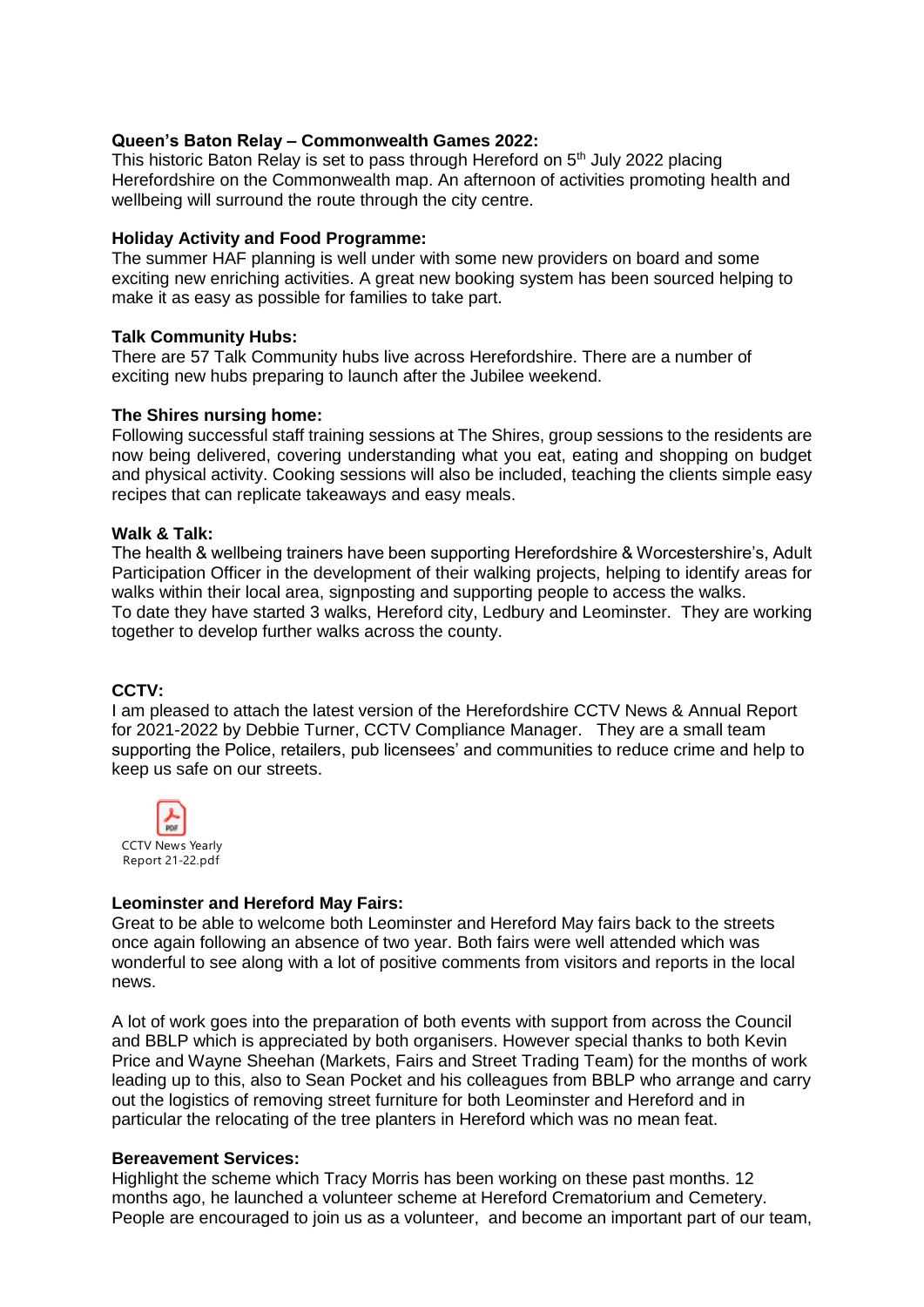learn new skills, meet new people and play a vital role in helping to preserve the crematorium and cemetery as a place of historic interest and beauty.

Tasks include general weeding care of memorial trees within the three gardens, pruning, caring, and planting. All volunteers receive induction training, including, an introduction to the cemetery site and buildings, staff, working practice, customer care, health and safety and emergency procedures

In recent months Tracy has been working with the Kindle Centre where they have been nominating people to come and work within the site. This is early days, however this can not only benefit the service, but provide support to those seeking to gain some experience in the workplace.

Tracy is also leading on biodiversity with the Hereford site and working with Herefordshire Wildlife Trust and Herefordshire Meadows, have set up areas for wild flowers as well as the introduction of small bird, owls and bat box across the cemetery.

Once established this we will look to be rolled out across the other Herefordshire Council managed cemeteries of Leominster, Kington and Wigmore.

#### **Official Opening of Hope Scott House:**

Herefordshire Council's Strategic Housing team have been working with the Trustees at Hope Scott House, the homeless hostel within the County for a number of years and have provided approx. £300,000 grant funding to assist with the refurbishment of the building and delivery of a new build extension.

With the councils assistance Hope Scott House have been able to provide an additional 7 units including 2 Pods, refurbish and remodel the existing 8 units of shared accommodation to provide 5 en-suite units, extra laundry facilities and toilet facilities for visitors. These are all accessible for disabled clients and visitors. Hope Scott House now comprises of 13 en-suite units.

The facility at Hope Scott House plays and important role and is part of the Project Brave pathway to celebrate all of the changes they are holding an open day on the 22<sup>nd</sup> June 2022 between 2pm and 4pm.

# **Environment and Economy – Cllr Ellie Chowns**

#### **Fastershire progress:**

Around 94% of properties in Herefordshire can access a superfast broadband connection (30mbps and above), with over 41% able to access a gigabit capable connection and Fastershire's current rollout contract with Gigaclear and Airband and grant schemes are working to increase this further.



Gigaclear's work continues in north Herefordshire, with the project now reaching 50% of subsidised premises. New contractors have now taken over from Complete Utilities, who recently ceased trading. This means we can expect residents to see an increase in activity

across the region for these builds. In Ledbury, the project has reached the 30% milestone.

Additionally, we have rural networks being built by Airband entering into their end phases as we look to complete builds in these areas before September 2022.

#### **Marketing and Communications:**